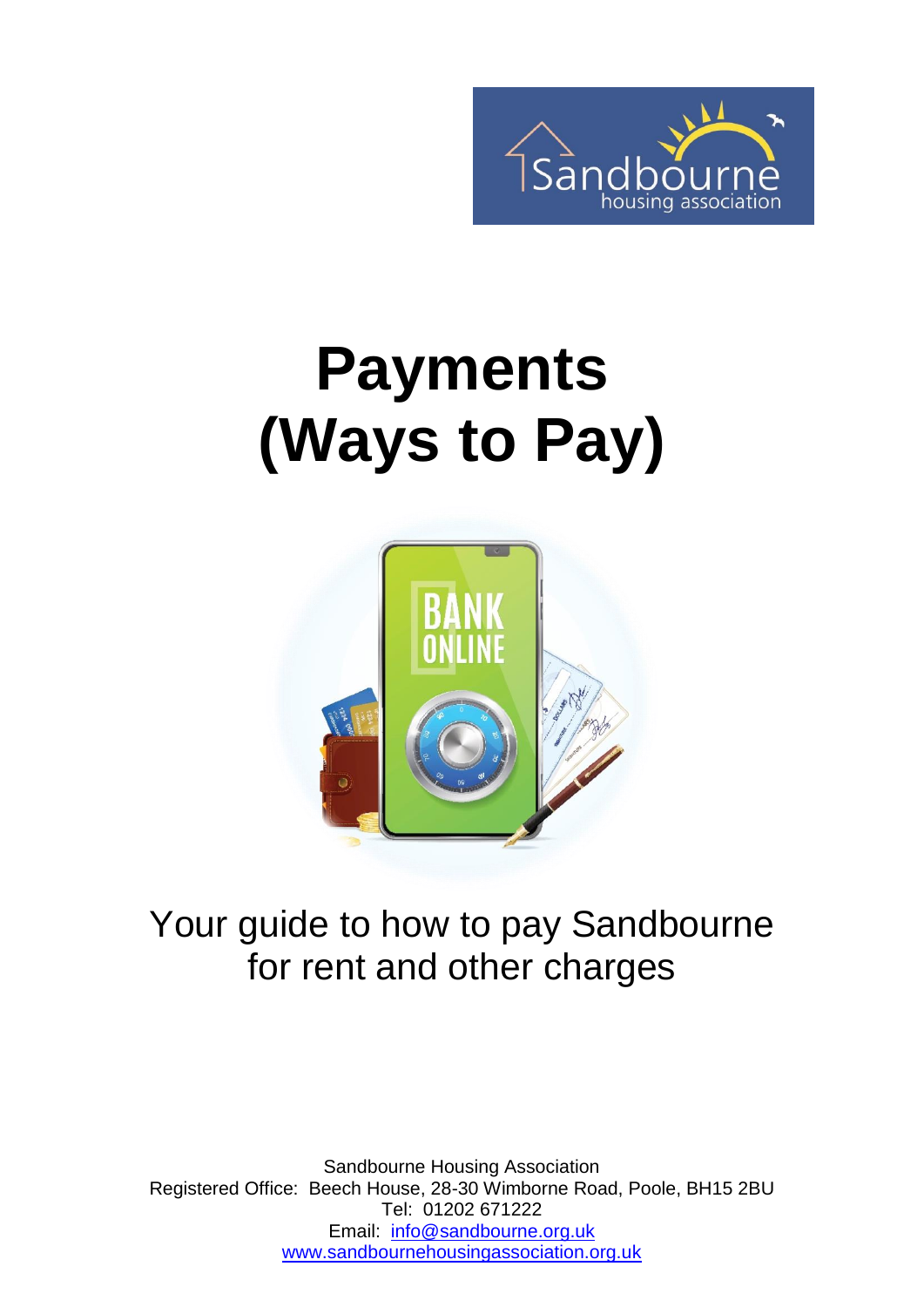# **Introduction**

Listed in this leaflet are the various ways in which you can make payments to Sandbourne.

This applies to all of our occupiers whether you are a tenant, leaseholder or a shared owner.

When we talk about 'residents' in this leaflet, it can relate to tenants, leaseholders or shared owners.

When we talk about 'rent and/or service charges', this can mean rent and service charges for tenants, or service charges for leaseholders and shared owners.

At some of our schemes, some residents will be responsible for recharges for repairs and new keys etc, and some for electric meter monies which are payable to us. This will not apply to everyone.

## **What are the different ways to make payments to Sandbourne?**

The following options are available and we would be happy to discuss them further with you.

#### **1. Direct debit**

This method is the one preferred for the payment of rent and/or service charges. When you sign up to become one of our residents we will ask you to make rent and/or service charge payments by setting up a Direct Debit.

We are able to set this up for you and also make changes to your payments, with your permission.

We may seek to obtain your bank details over the telephone to set up a Direct Debit. However, please be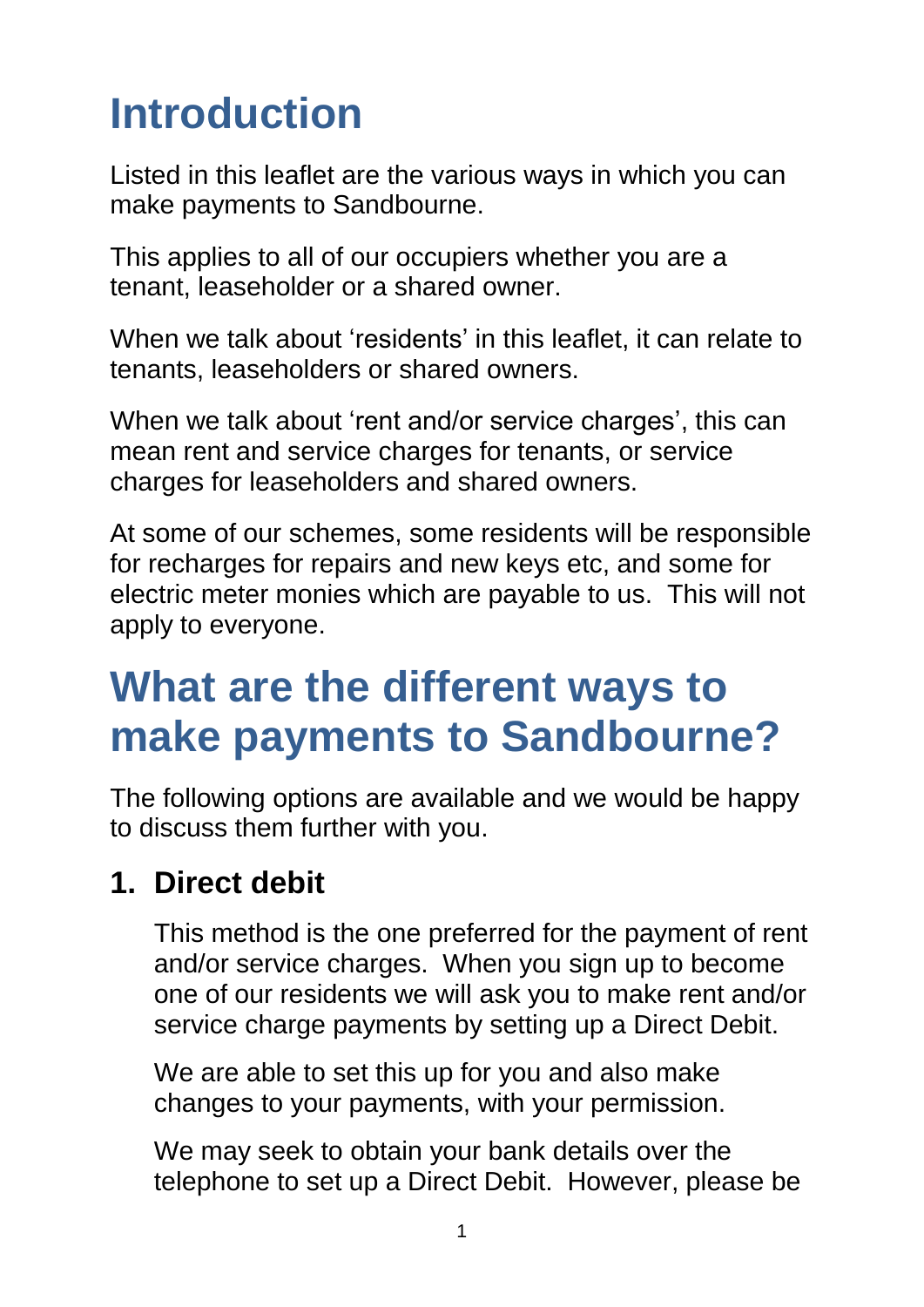certain that you know it is us who is asking for this information as there are many 'scams' out there. If unsure, please ring us back before providing any details.

This option does not involve you needing to set anything up with your bank or building society as we can do it all for you and you will receive confirmation from 'allpay' of what has been set up.

#### **2. Standing order**

Although some existing residents make payments by Standing Order, we no longer offer this as an option for new residents.

If you want to make regular payments through your bank or building society, please see below.

#### **3. Through your bank or building society**

You can make payments from your own bank or building society direct to Sandbourne's bank account by a 'transfer', either in person at the bank/building society itself, or by internet banking. This can be for one-off or regular payments.

Our bank details for your transfer are:

| Bank:           | ) Please contact Sandbourne's          |
|-----------------|----------------------------------------|
| Account name:   | ) office for these details, as it      |
| Sort code:      | ) increases the opportunity for        |
| Account number: | ) internet fraud to publish them here. |
|                 |                                        |

When paying via bank transfer please let us know who you are and what you are paying for by adding your last name, first part of your address and your tenant code. You can get your tenant code, if you don't know it, from the registered office or from a rent statement that we have sent you (look on it for 'Our Ref').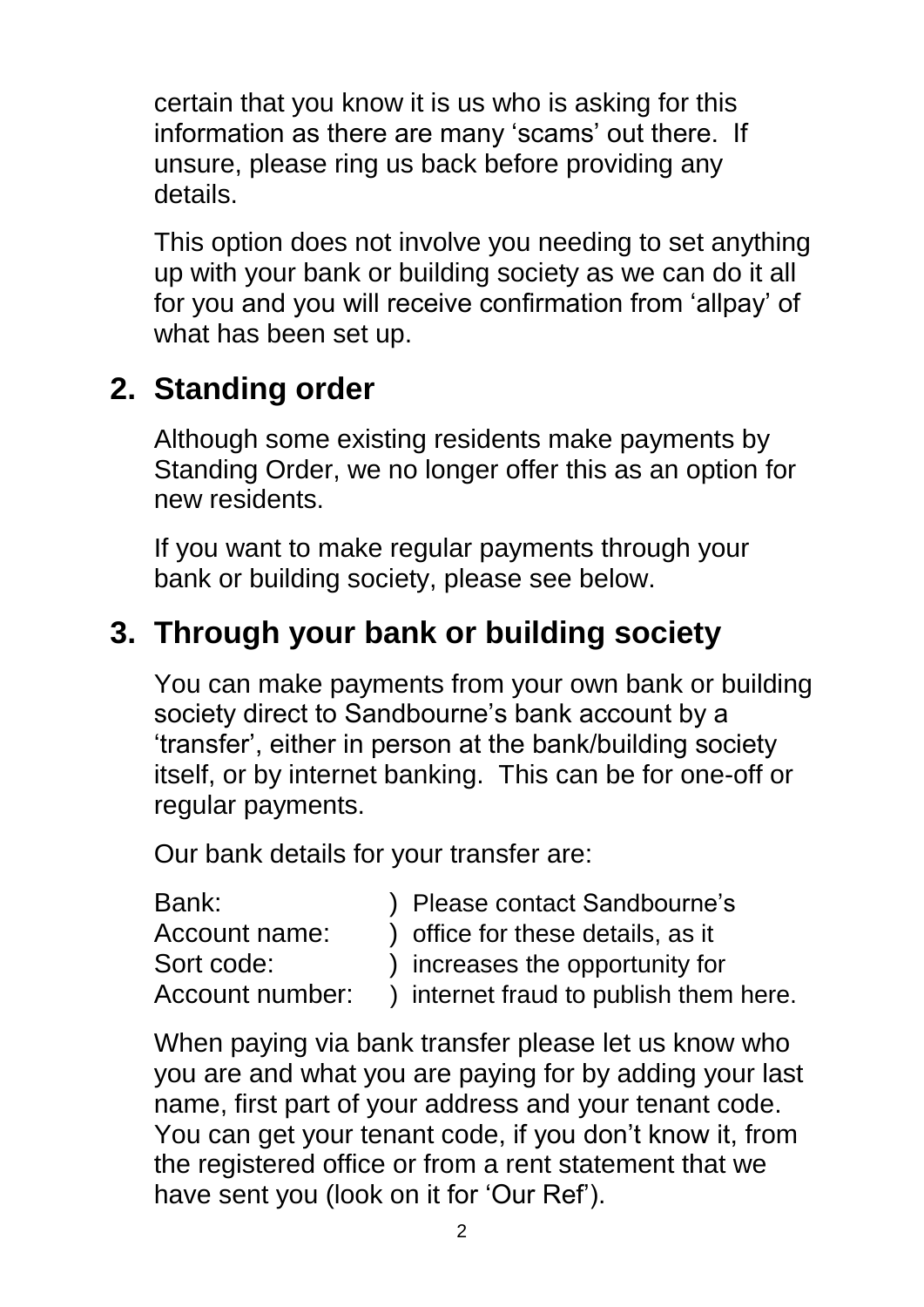#### **4. 'allpay' payment cards**

If you don't want to set up a Direct Debit, or don't have a bank or building society account, we can provide you with an 'allpay' payment card to pay your rent and/or service charges.



You can use the payment card, free of charge, to make payments at post offices and shops displaying the PayPoint sign.



A card will be issued and posted to you, normally within five working days of you becoming a Sandbourne resident.

You will need to take your payment card and your cheque or cash to one of the PayPoint locations and hand it over the counter. You will be given a receipt for the payment which you should keep securely as it is your proof of payment.

You may still have an old style BHSE or BPHA payment card but you can still use this as the bank and rent account details remain unchanged.

#### **5. Via 'allpay' over the phone or website**

You can only use this method of payment if you have an 'allpay' payment card.

You can make a payment by telephoning 'allpay' on 0330 041 6497 (24 hours a day, 7 days a week) or pay via their website on www.allpayments.net. You will need your allpay payment card (you will need the 19-digit number on it) and a valid debit or credit card (yours or from someone willing to pay) to hand to do this.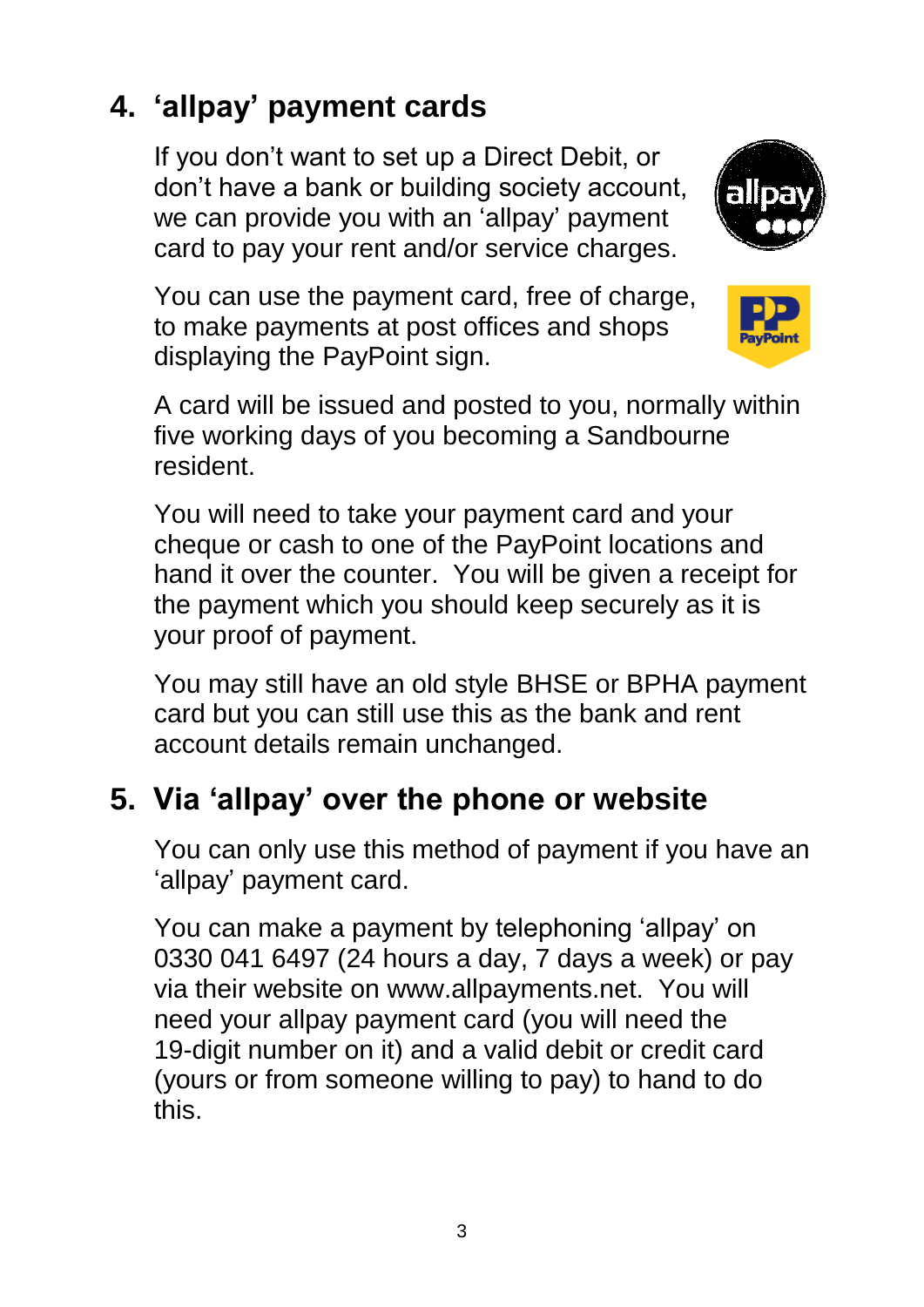#### **6. Via the 'allpay' App**

You can use this method of payment if you download the free mobile application (App) on your Apple or Android smartphone. You will need your 'allpay' payment card (you will need the 19-digit number on it) and a valid debit or credit card (yours or from someone willing to pay) to hand to do this.

#### **7. By cheque**

Cheques are accepted for any extra or missed payments, in addition to any other payments which residents may be charged for.

Cheques should be made payable to 'Sandbourne Housing Association' and forwarded to:

Sandbourne Housing Association Registered Office Beech House 28-30 Wimborne Road POOLE BH15 2BU

Please write your name and first line of your address on the back of the cheque, together with a couple of words to tell us what the payment is for.

#### **8. Debit/credit card at Sandbourne's office**

We are sorry but we do not have the facility to take debit or credit card payments either over the telephone or in person at our offices.

You can, however, make these payments to 'allpay' if you have an 'allpay' payment card but you will need to ring them or go on to their website to do this (see details at '5' above).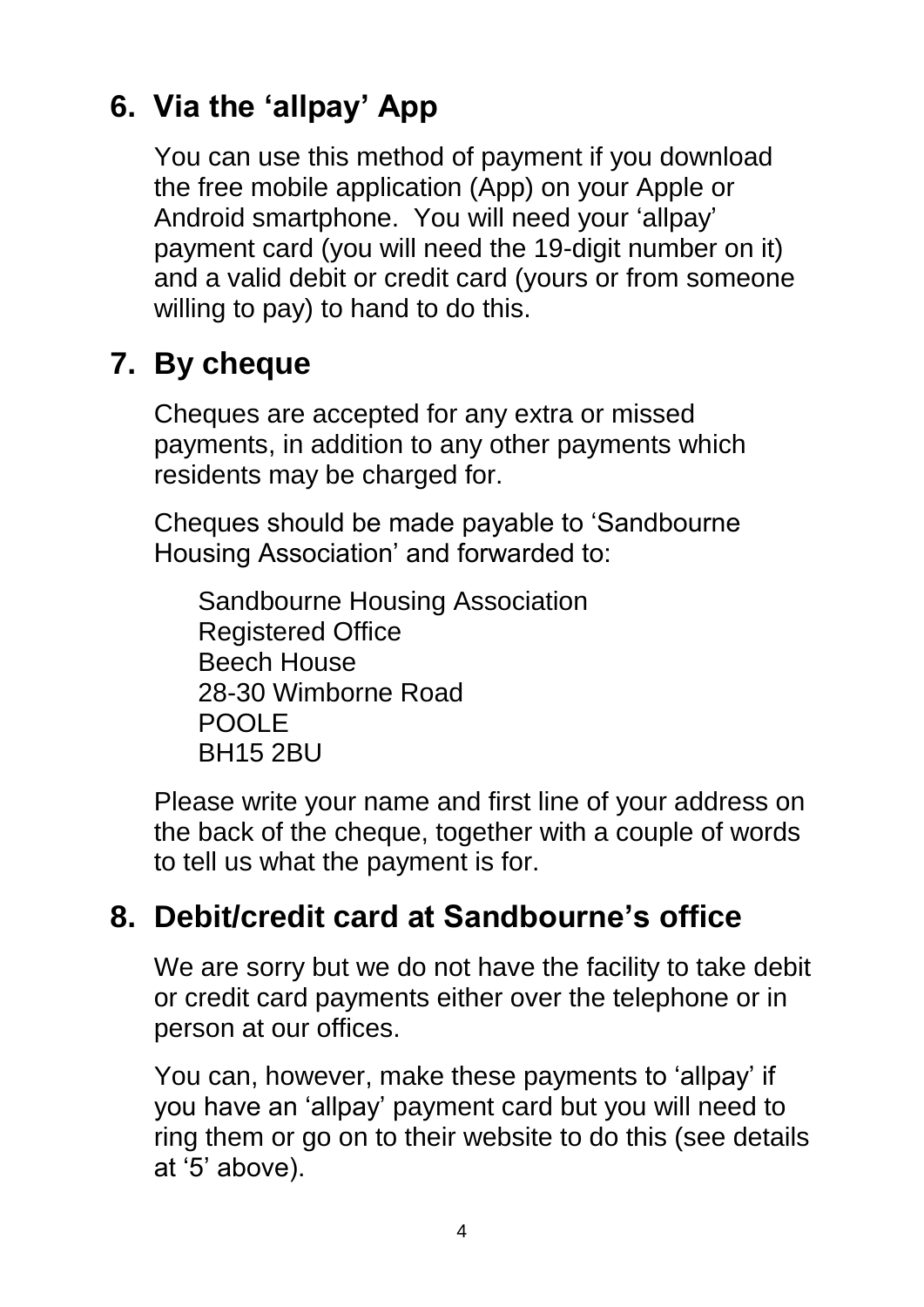#### **9. Cash**

Sandbourne prefer **not** to accept/handle cash for security reason.

If cash is the only way you can pay:

 if you have an 'allpay' payment card, take it with your cash to any post office or shops displaying the PayPoint sign; or



• take your cash to a bank/building society and ask to send this by bank transfer.

# **Non-rent/service charge payments**

During your tenancy you may need to pay Sandbourne for other items where, for example, you have been invoiced by us for replacement keys or re-chargeable repairs, etc. Some flats also have 'meter' cards for their electricity or buggy storage charge.

All of the options mentioned in this leaflet can be used to make payments to Sandbourne.

However, if paying with an 'allpay' payment card, you must make sure that you have the relevant card with you, ie: 'Rent' card for rent/service charge payments; 'Repairs' card for anything we re-charge you for, ie repairs and keys; and 'Meter' card if you pay for your electricity to us.

Please make sure that you tell us what you are paying for so that payments are credited against the correct accounts.

# **Guest room payments**

Please note that guest rooms must currently be paid for by bank transfer or cheque, again using the instructions given